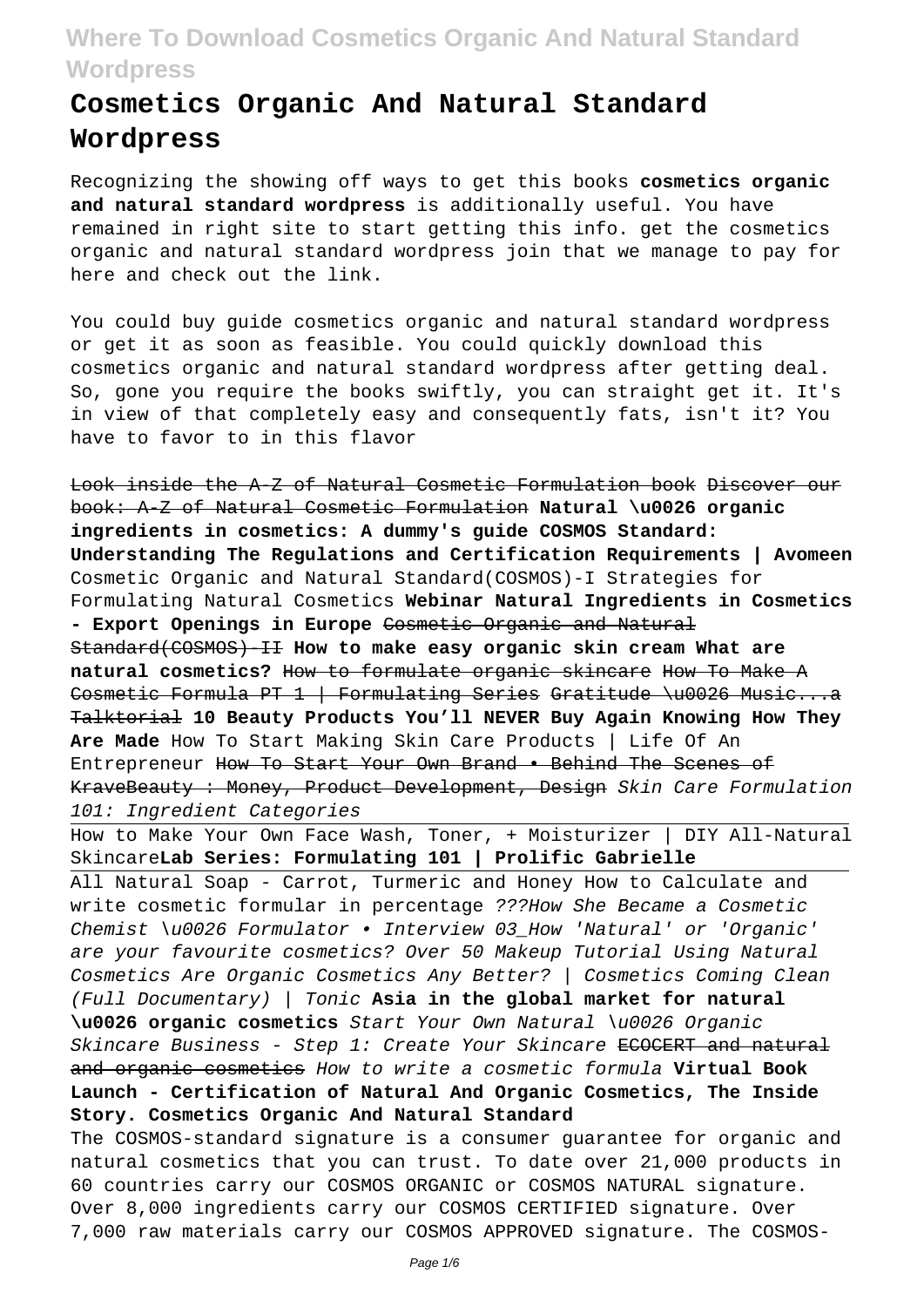standard defines the criteria that companies must meet to ensure consumers that their products are genuine organic or natural cosmetics produced to the ...

#### **COSMOS | Natural and Organic Certification For Cosmetics**

Certification for COSMetic Organic and Natural Standard {COSMOS} By Aapka Consultant - December 16, 2020. 28. 0 ...

## **Certification for COSMetic Organic and Natural Standard ...**

development, the cosmetics sector is committed to define and implement a standard for organic and natural cosmetics. This Standard takes into account the current technological reality while infusing a dynamism that will lead to innovative developments. To facilitate the translation of these rules at the level of a Standard, it is necessary to

### **COSMOS-standard Cosmetics Organic and Natural Standard**

This Standard applies to cosmetic products marketed as organic or natural and cosmetic ingredients with organic content. To be certified these products must comply with the defined criteria on: Origin and processing of ingredients Composition of total product Storage, manufacturing and packaging Environmental management

#### **Cosmetics organic and natural standard**

The organic and natural cosmetics sector is still developing and both technology and understanding are advancing. The COSMOS-standard will therefore be subject to periodic review and amendment in line with the objectives above, taking into account availability of ingredients and technology, and after full and open consultation with stakeholders.

### **COSMOS-standard Cosmetics Organic and Natural Standard**

It is certification according to the international COSMOS standard or the private Ecocert standard which enables the labelling of your natural or organic cosmetics. All the products marketed with the Ecocert logo have been verified by our teams: from composition to processing and packaging. Consumers are thus given a transparent information on the content in natural and organic ingredients displayed on the products.

### **COSMOS certification (organic or natural cosmetics) | Ecocert**

Vapour Organic Beauty products contain only natural, healthy, and minimally processed ingredients. The company has earned a 'Champion' Safety status from the Environmental Working Group for Safe Cosmetics and is a member of the Leaping Bunny Program. Wear with confidence—Vapour's organic cosmetics are never tested on animals.

**10 Natural & Organic Makeup Brands Your Face Will Love You For** The USDA requirements for the use of the term "organic" are separate from the laws and regulations that FDA enforces for cosmetics. Cosmetic products labeled with organic claims must comply with...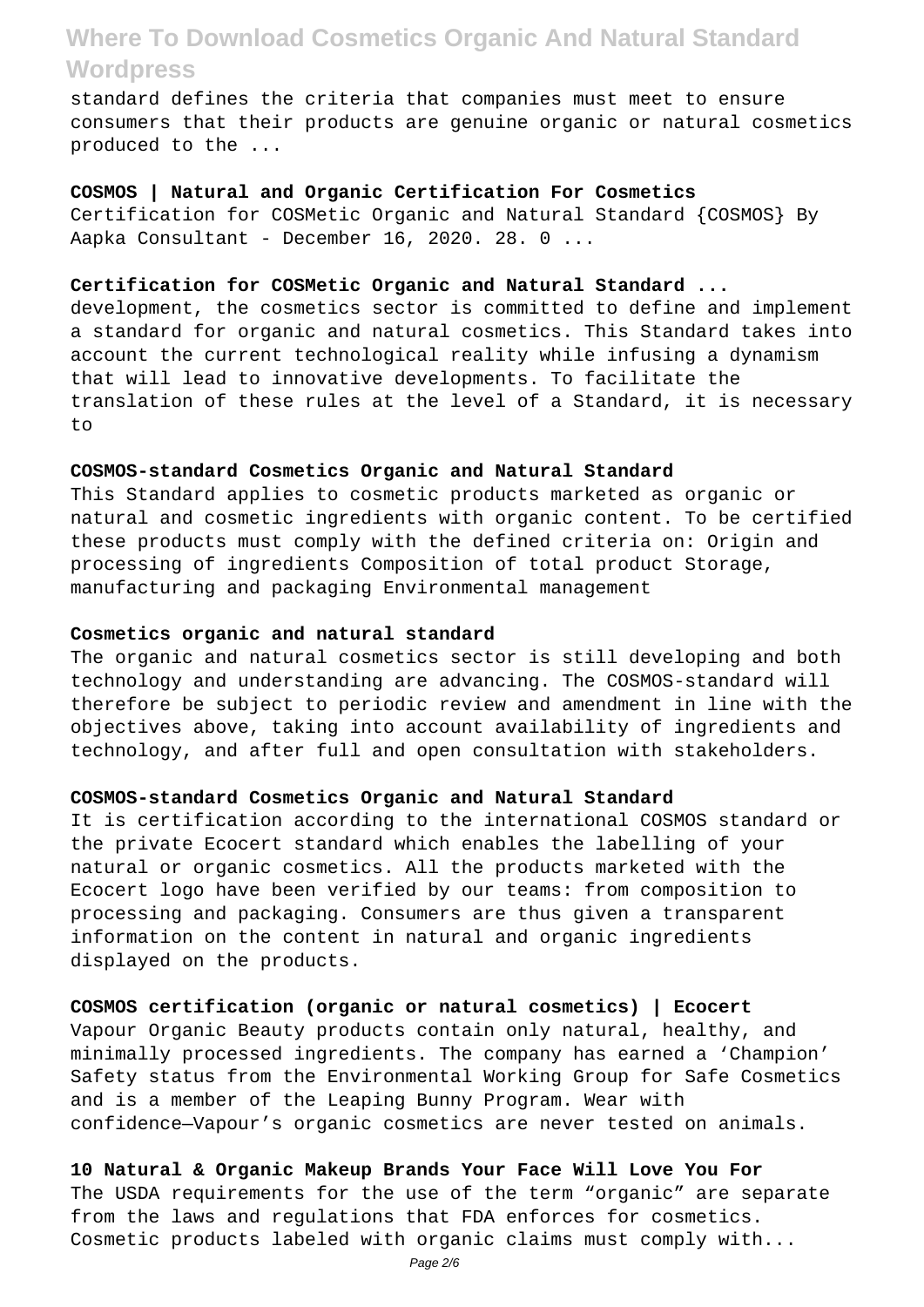### **"Organic" Cosmetics | FDA**

The F.D.A., which regulates cosmetics, has never imposed standard definitions for marketing terms like natural and organic as they apply to grooming products, Dr. Katz said via e-mail.

### **Natural, Organic Beauty - The New York Times**

The Best Organic Makeup Brands For Clean Beauty Obsessives ... But just because natural products have seen a surge in ... 100% Pure's adherence to purity standards is just one piece of the brand ...

# **The Best Organic and Natural Makeup - Top Clean Beauty ...**

The standard also defines the practice of the respect of the environment throughout the production process (ECOCERT Standards for Natural and Organic Cosmetics) BDIH (Germany): In 1996, BDIH (Association of German Industrial & Trade Firms) developed comprehensive guidelines for certified natural cosmetics.

### **Organic Certification of Cosmetics - Makingcosmetics.com**

There is a less crowded picture in North America with the United States Department of Agriculture National Organic Program (USDA NOP) and NSF ANSI 305 being the major organic standards, with the Natural Products Association (NPA) being to only real natural cosmetic standard to date.

## **A review of the certification of natural and organic cosmetics**

However, the Soil Association together with four other EU partners (BDIH, Cosmebio, Ecocert and ICEA) developed a unified cosmetic standard known as the Cosmetics Organic and Natural Standard (COSMOS). COSMOS was developed because organic standards at the time were designed specifically with agriculture (i.e. food) in mind.

## **What's the Difference Between Organic and Natural?**

The Cosmetic Organic and Natural Standard (COSMOS) is responsible for setting standards for the cosmetics industry in Europe. The COSMOS marking on cosmetics packaging verify that the product has met specific requirements for organic and natural products.

## **COSMOS | Cosmetic Organic and Natural Standard**

Abstract Preview ISO 16128-1:2016 provides guidelines on definitions for natural and organic cosmetic ingredients. In addition to natural and organic ingredients, other ingredient categories which may be necessary for natural and organic product development are defined with associated restrictions.

## **ISO - ISO 16128-1:2016 - Guidelines on technical ...**

COSMOS stands for "COSMetic Organic and Natural Standard", which sets certification requirements for organic and natural cosmetics products in the Europe. The standard is recognized globally by the cosmetic industry. By adhering to specific guidelines, cosmetics marketers can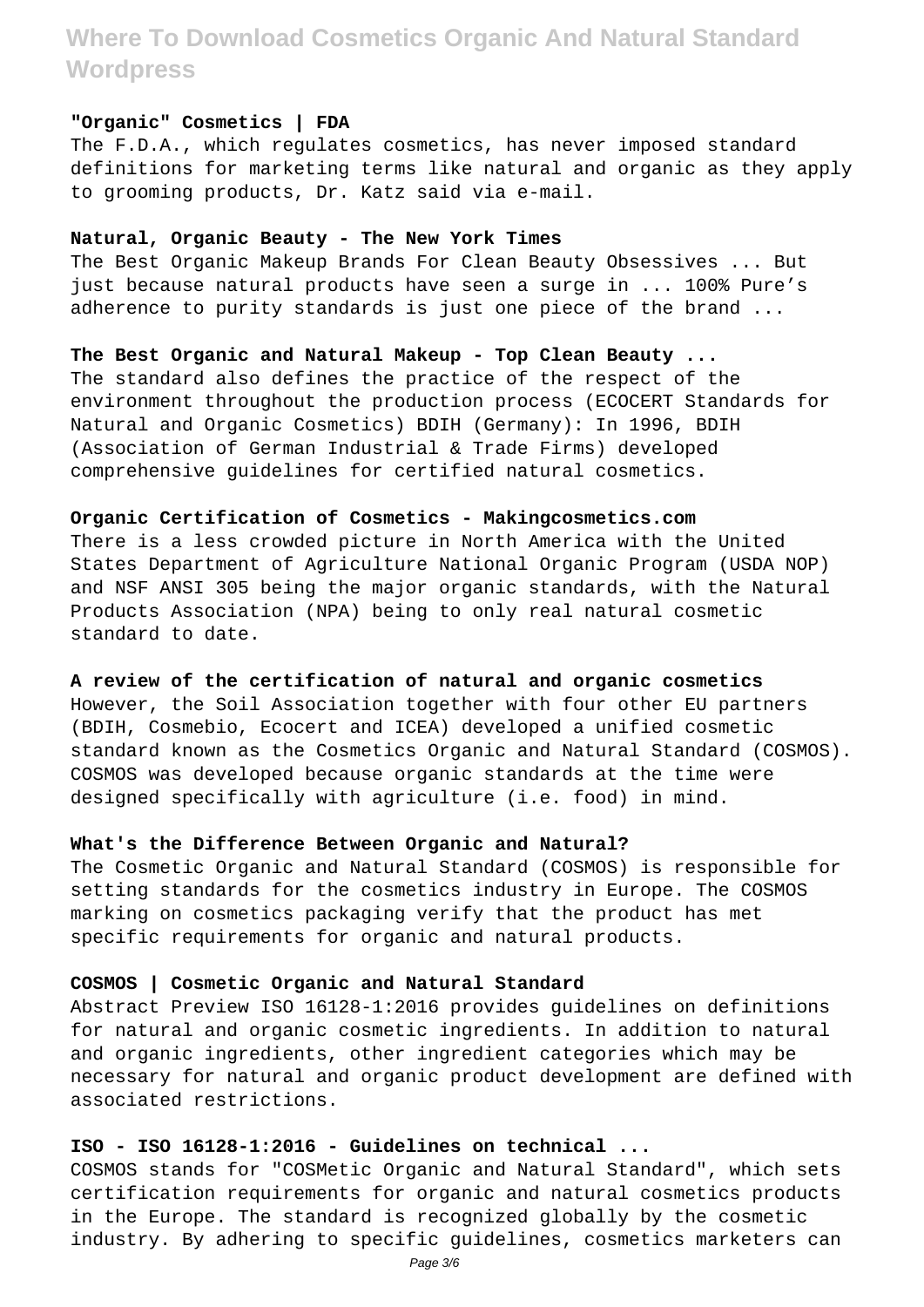use COSMOS signatures, which are registered trademarks, on packaging to confirm the products meet minimum industry requirements to be considered organic or natural.

### **Cosmos (standard) - Wikipedia**

NaTrue is attempting to set the International standard on natural and organic products. This group is based out of Brussels and is focusing on creating a natural standard for consumers of cosmetic products. They focus on only allowing plant-based ingredients. Whole Foods Premium Standard

## **Cosmetic Chemists Guide to Natural and Organic Cosmetic ...**

These standards set out the requirements for organic and natural health and beauty products certified to the internationally-recognised COSMOS standard and for Soil Association Health and Beauty Certified Products. After 31st December 2016, all new and reformulated products will need to be certified to the COSMOS standards.

Balanced coverage of natural cosmetics, and what it really means to be "green" The use of natural ingredients and functional botanical compounds in cosmetic products is on the rise. According to industry estimates, sales of natural personal care products have exceeded \$7 billion in recent years. Nonetheless, many misconceptions about natural products—for instance, what "green" and "organic" really mean—continue to exist within the industry. Formulating, Packaging, and Marketing of Natural Cosmetic Products addresses this confusion head-on, exploring and detailing the sources, processing, safety, efficacy, stability, and formulation aspects of natural compounds in cosmetic and personal care products. Designed to provide industry professionals and natural product development experts with the essential perspective and market information needed to develop truly "green" cosmetics, the book covers timely issues like biodegradable packaging and the potential microbial risks they present, the use of Nuclear Magnetic Resonance (NMR) to identify biomarkers, and chromatographic methods of analyzing natural products. A must-read for industry insiders, Formulating, Packaging, and Marketing of Natural Cosmetic Products provides the reader with basic tools and concepts to develop naturally derived formulas.

"ISO 16128-1:2016 provides guidelines on definitions for natural and organic cosmetic ingredients. In addition to natural and organic ingredients, other ingredient categories which may be necessary for natural and organic product development are defined with associated restrictions. ISO 16128 does not address product communication (e.g.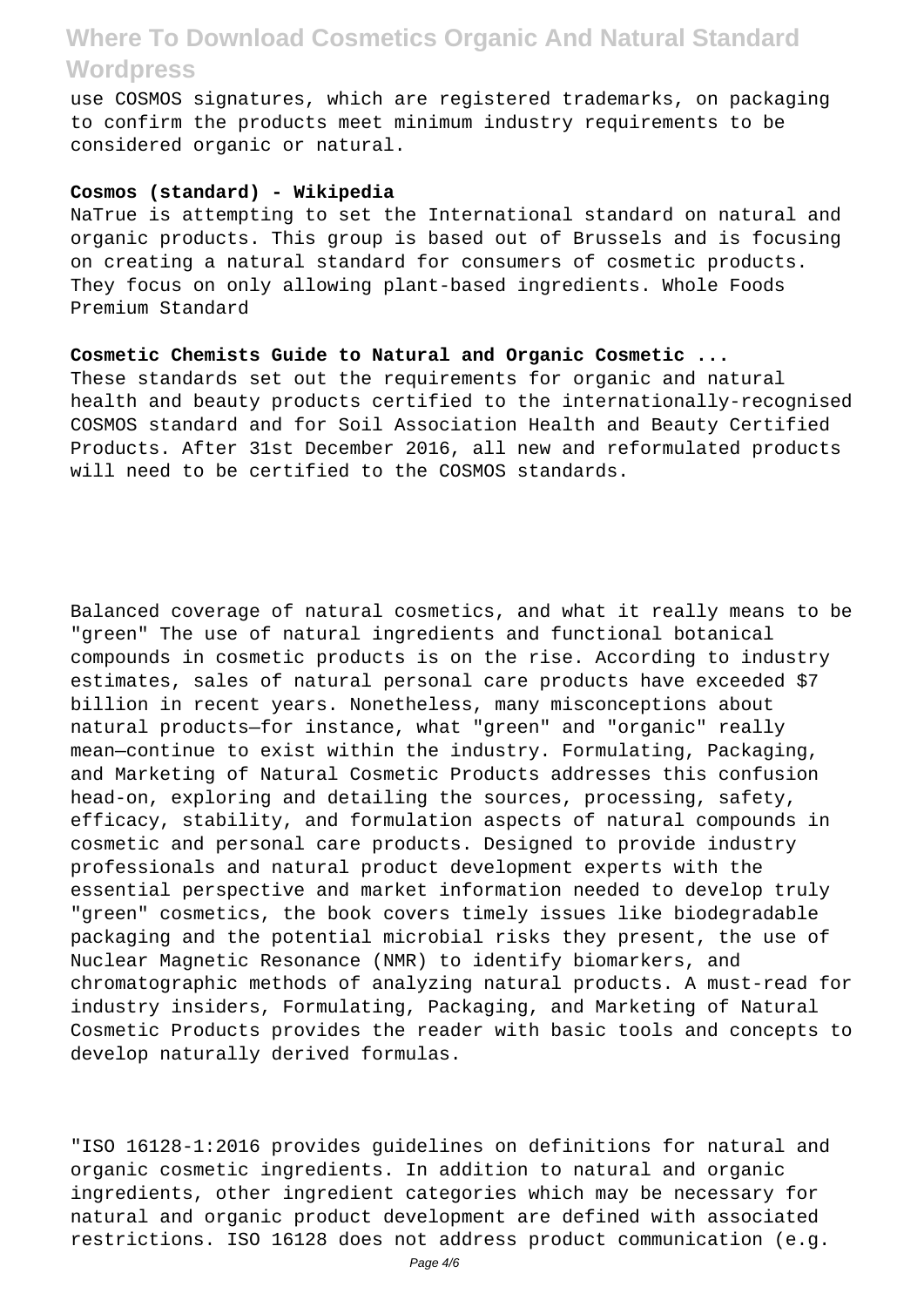claims and labelling), human safety, environmental safety and socioeconomic considerations (e.g. fair trade), and the characteristics of packaging materials or regulatory requirements applicable for cosmetics." -- Publisher description.

Food security and the medicinal needs of billions of people around the world are pressing global issues, and the biodiversity and sustainable utilization of plants is of great significance in this context. Further, ethnobotanical studies are vital in the discovery of new drugs from indigenous medicinal plants, and plants with industrially important metabolites need to be cultivated to meet the growing market demand. In addition, the production of plant metabolites under in vitro conditions also has tremendous possibilities. The totipotency of plant cells plays a valuable role in the sustainable utilization of plant resources through cell, tissue and organ culture. At the same time, production can be enhanced using productive cell lines, treatment with elicitors, changing nutritional parameters and metabolic engineering. This book provides state-of-the-art information on biodiversity, conservation, ethnobotany, various aspects of In vitro secondary metabolite production, bioprospecting from various plant groups and drug discovery. It also discusses methods of extracting and characterizing drug leads from plant sources.?

Sustainability has come to the fore in the cosmetics andpersonal care industry. Rising ethical consumerism and the need forresource efficiency are making cosmetic companies – small,independent firms to global giants – take steps towardssustainable development. Sustainability: How the Cosmetics Industry is Greening Updiscusses the growing importance of sustainability in the cosmeticsindustry, highlighting the various ways organisations can addressthe economic, environmental and social aspects. How can thecosmetics industry make a difference in terms of ingredients,formulations, packaging, CSR, operations, and green marketing? Topics covered include: Environmental and social impacts of cosmetic products Ethical sourcing and biodiversity Renewable energy and waste management Green formulations and ingredients Green marketing issues and consumer behaviour Green standards, certification schemes and indices in thecosmetics industry Industry experts share their experiences on how they aretackling the challenges of sustainability: from raw materialprocurements, manufacturing, business processes, to distributionand marketing to consumers. The book concludes with somefuture growth projections; what are some of the shortcomings insustainability in the cosmetics industry and what can we expect tosee in the future? Sustainability: How the Cosmetics Industry is Greening Updiscusses business and technical issues in all areas of sustainableproduct development, from sourcing ingredients, to formulation,manufacture and packaging.